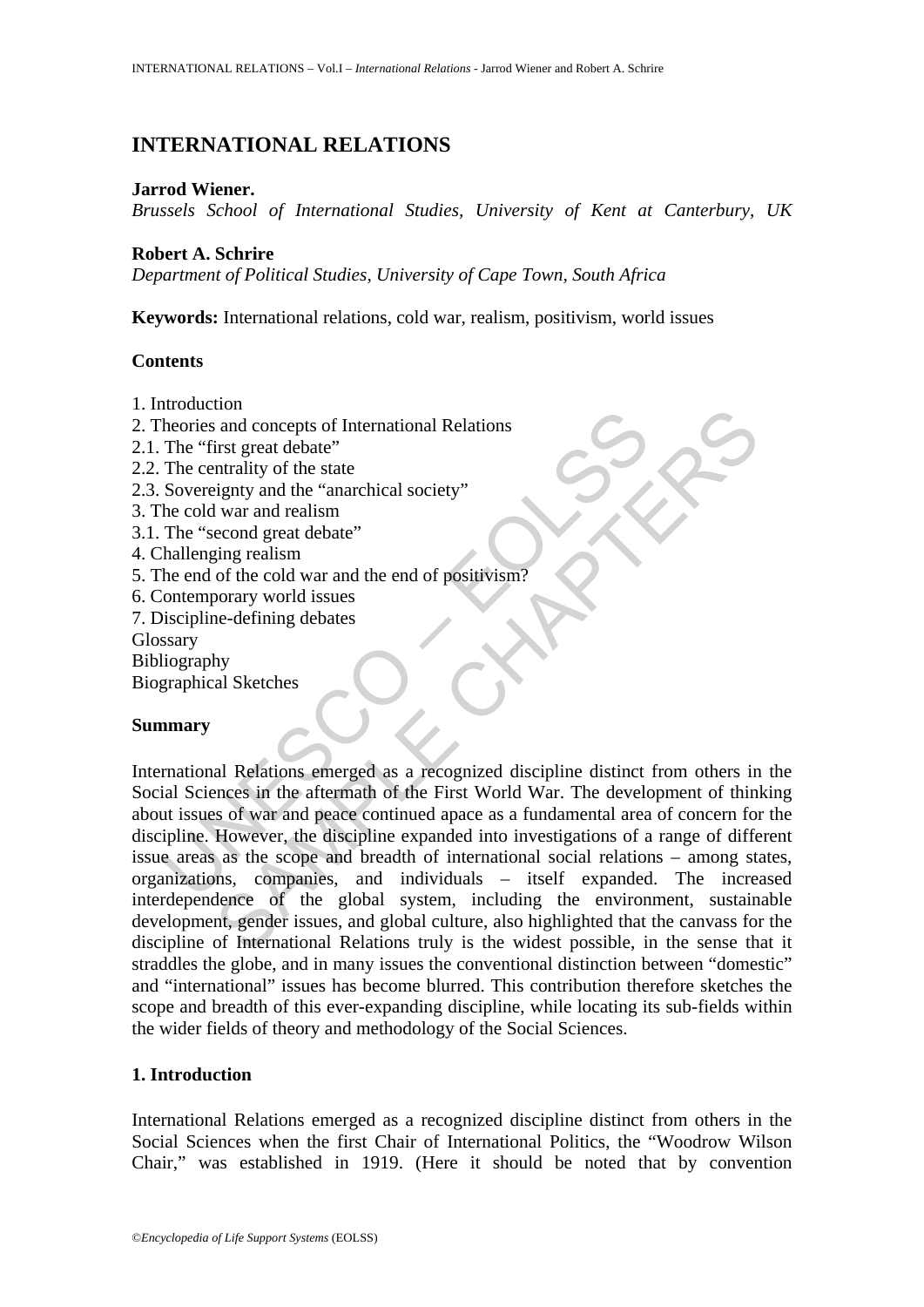"International Relations" with capital letters refers to the academic study of international phenomena, while "international relations" in lower case refers to the events or issues that are being studied.) In the immediate aftermath of the First World War, it was charged with the task of determining the "causes of war, and the conditions for peace." While the early study of International Relations was of course informed by scholarship that had gone before, notably in diplomatic history and international law, it came increasingly to be informed by political science, sociology, political theory, and philosophy. However, the founding mission was to carve out a separate sphere of social scientific inquiry, with a well-defined goal: to prevent the horrors of modern Great Power warfare ever happening again.

because a constant in event in the matrix of the means of the means of the means of the mean and by extension what leads to co-operation or cause<br>enerate into war. That mission required an empirical study, a h<br>the develop sects around ne Central question of wind manimizo order in the meanian<br>of by extension what leads to co-operation or causes co-operation<br>into war. That mission required an empirical study, a historical synth<br>velopment of t That founding mission sparked scholarly work on a number of fronts, which in the early days coalesced around the central question of what maintains *order* in the international system, and by extension what leads to co-operation or causes co-operation to degenerate into war. That mission required an empirical study, a historical synthesis, and the development of theoretical constructs which would enable scholars to isolate those features of international relations that are "important" to understand. Much of the empirical body of work about international relations before this guiding mission had been articulated was within the realm of diplomatic history. However, the majority of diplomatic history was ideographic: events, such as wars and diplomatic conferences, and especially the personalities that were peculiar to a given situation. Yet, what was "important" to these early scholars was to discover those features of international relations that were general across time as opposed to particular, so that a broad understanding could be gained of the recurrent, and therefore "generalizable," mechanisms of international relations.

This process of theory building and synthesizing had caused considerable and fundamental debate in the discipline in its early years. As the scope of the discipline – the range of issues that came to be understood as central to it – increased, so too did the theoretical debates. It is because of this fundamental disagreement on the nature of the international system that the first section in this Theme begins with an examination of the "Theories and concepts of International Relations". The emphasis is oriented towards international *systems* and the historical antecedents of the modern international system. In this section, Professor Torbjorn Knutsen provides a historical overview of both the development of the modern international system, and the thinking about international relations that preceded the establishment of the discipline in the academy. This is followed by a contribution by Professor Kalevi Holsti on "Historical issues in the development of International Relations" in which he investigates in detail the characteristics of international systems in world history. Professor Geoff Berridge and Professor Simon Dalby then explore key issues of "Diplomacy" and "Geopolitics" respectively. Professors Michael Graham Fry and Andrew Williams who examine "Diplomatic, international, and global world history" cap this historical introduction. The emphasis of this section then shifts from what is essentially a *European* dimension – since it was in Europe that the key features of the modern international system developed – to a discussion of "American and European foreign relations" by Professor Charles Cogan. As the discussion concentrates on international *systems*, we have chosen to include in this section contributions of three important and influential system theories. Professor Martin Shaw writes on "Sociological approaches to International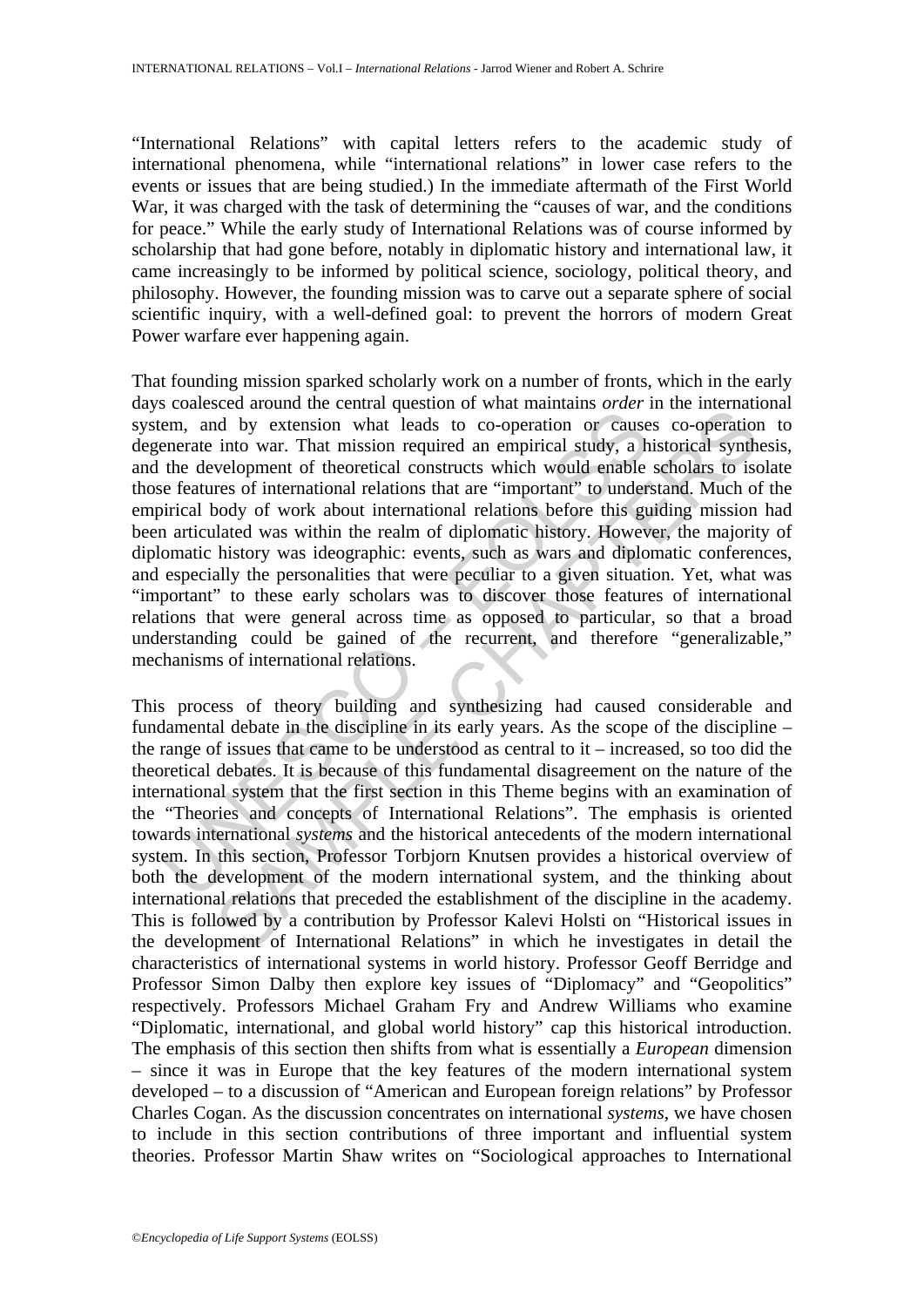Relations*;*" Professor George Modelski outlines his theory of "Long cycles in global politics;" and, from a methodological perspective, Robert Cutler explains "Complexity Science and Knowledge-Creation in International Relations." Clearly, these are not the only systemic theories in International Relations, and clearly not all theories of International Relations are systemic theories, though most theories incorporate explanations of the international system or implicit understandings of it.

The development of thinking about issues of war and peace continued apace as a fundamental area of concern for the discipline, and the breadth of work in the analysis of international conflict is treated in detail in a separate theme in EOLSS on-line, introduced and edited by our colleague Professor Gustaaf Geeraerts. Among the major developments in International Relations, one has been the attempt to explain international co-operation, and the mechanisms that have evolved to assist it, namely international organizations. Given the rapid development of interdependence among states that requires cooperation, particularly – though not exclusively – in the international economy, the second major section of the present theme is concerned with issues of international political economy. Professor Michael Veseth provides the conceptual overview of that section. His discussion is supplemented by a contribution by Professor Lars Magnusson who writes on "Mercantilism," and by Professor Timothy McKeown on "Hegemony and International Relations," with the latter examining an important debate about systems of governance in a liberal international political economy.

mational corputations. Given the rancemation dual contractional organizations. Given the rapid development of interd<br>
es that requires cooperation, particularly – though not exceptual overview of that requires cooperation, and co-peramion, and uniformizable mat are to every to assast it, and any and organizations. Given the rapid development of interdependence and economy, the second major section of the present theme is concerned internatio Clearly, the increased interdependence of the global system requires co-operation on a range of other issues of common concern. The final topic in this theme, overviewed by Professor Fulvio Attina, therefore turns to "International Relations and contemporary world issues." These include "International Relations and human rights," by Professor Peter Baehr, and "International environmental negotiations," by Professor Carlo Carraro. Indeed, the highly interdependent social, political, and environmental systems which characterize the contemporary landscape require a new conceptualization of complex mechanisms for global management, or "Global governance," as described in that section by Professor Thomas G. Weiss and Kevin Ozgercin. One of the most potentially transformative developments of the modern age is perhaps the way in which technological change impacts on international relations, and even perhaps on the very structure of modern systems of political and social organization. The final contribution, by Professor Richard Mansbach, therefore discusses "International Relations and information technology."

### **2. Theories and concepts of International Relations**

# **2.1. The "first great debate"**

The early discipline of International Relations was a philosophical project, and it was nothing short of revolutionary. "Liberal internationalists," so called because they shared at least two important intellectual features, had founded the discipline of International Relations. One of those features was Kantian cosmopolitanism, namely, a belief that all individuals are rational and peace-loving, and that human conflict is the result of dysfunctional social *systems*. These people believed that if the old aristocracies would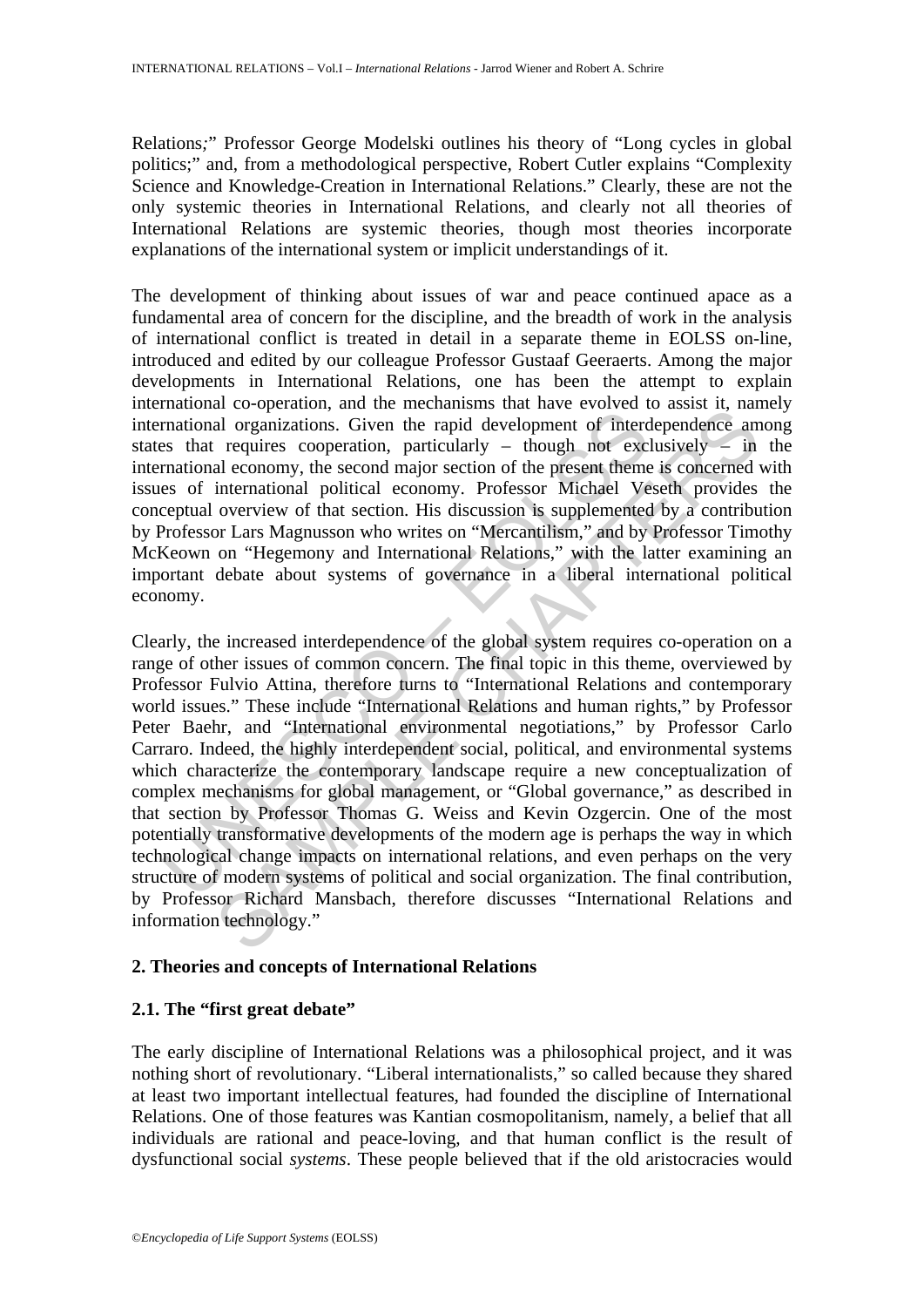become republican and representative forms of government, if individuals could be made to feel secure in the determination of their own futures, and if public opinion would be the driving force behind foreign policy, then war would disappear as a conflict-resolving mechanism among states. The other intellectual facet was a great belief in human progress, reason, and a faith that the change they were proposing was possible.

simmed to soming mecanical of the system and the system and the sionally, and necessarily, broke down as the relative power of it aged from time to time, thus requiring a war to re-estak withstanding the debate, liberal i Exercise increasing on a system unit was pecureated of contracts<br>essentially through deterrence. Others argued that the balance of positivent siron time to time, thus requiring a war to re-establish the balance of positiv The Continental "balance of power" – a system for the management of international relations explained in detail by Professors Knutsen and Holsti – was thought by these liberal internationalists to be dysfunctional and prone to war. There was some disagreement among the early scholars as to precisely why this should be the case. Some believed that this propensity to war was because war was the natural – and normal – conflict-resolving mechanism of a system that was predicated on conflict and managed essentially through deterrence. Others argued that the balance of power occasionally, and necessarily, broke down as the relative power of its constituent states changed from time to time, thus requiring a war to re-establish the balance. Notwithstanding the debate, liberal internationalists agreed that it was the balance of power system itself that caused war, and that if a new kind of international system could be established in which collective security – an alliance of all against none – could replace the balance of power, there could be a chance for a lasting peace. Thus, the attempt to prevent a repetition of the atrocities of the First World War also led to the establishment of an international organization – the League of Nations – that was supposed to facilitate the Kantian idea of a shared common interest. Collective security was expected to function as the mechanism to achieve this goal, and to replace the old alliance systems of the balance of power. This was to be social engineering on a massive scale to change the character of the international system.

The early discipline was therefore born of optimism, and understandably so because it was informed by the prevailing intellectual climate of the time. The great faith in the progress of human affairs towards ever more perfection was characteristic of the Enlightenment project: that the application of reason and science to the study of a social ill – in this case, the scourge of war – could result in identifiable problems that would be amenable to workable solutions. The intellectual climate was also one of great shock. Europe – believed to be the seat of high civilization, whence had emanated the great intellectual, artistic, and other creations of the modern age, the Europe that had set forth to civilize the rest of the world with a belief in its own superiority – had degenerated into horrible blood-letting over many years among its own member states. It was a profound intellectual shock indeed.

While the faith in reason and scientific study was shared by most, all certainly did not share the faith that the scourge of war could be "fixed," and a fundamental debate – the "first great debate" in the discipline – emerged between the liberal internationalists and a group of scholars who labeled themselves "Realist." Scholars like E. H. Carr (1939), Hans Morgenthau (1946, 1947), and John Herz (1957) derided the liberal internationalists as "Idealist" and "Utopian." They rejected the belief that new international configurations like the League of Nations could prevent war. Indeed, this was because they rejected the Kantian notion that lay at the core of the liberal internationalist project: that human nature is essentially peaceful and that left to their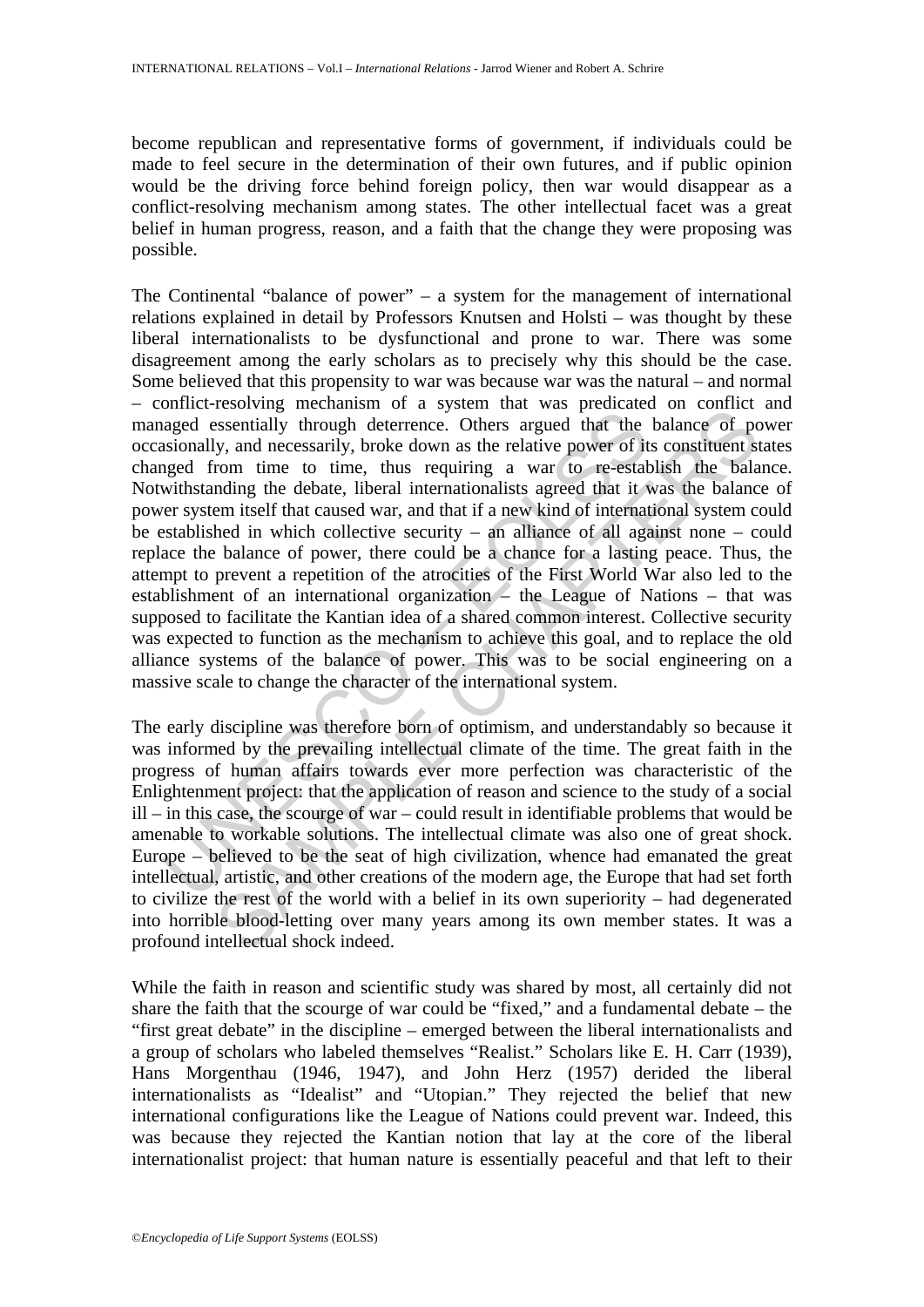own devices people would get along with one another. Quite the contrary; these Realists argued that the rational pursuit of individuals' self interest leads them into conflict. International Relations for these Realist scholars came to be described as the reflection of human nature, where states seek to dominate others and hence struggle for power.

the creating, was a cancel and calculated to the methamonial of the practional set are recognition. A execution, the recognition that states define their national interests different<br>tue those interests rationally, and the assign and action assistant of a meterialism of a conceptation and<br>especially an appreciation of the limits of co-operation. Among those li<br>especially an appreciation of the limits of co-operation, Among those li<br>mition th Importantly, Realists did not discount the possibility that peace could be achieved. Rather, they argued for a realistic assessment of the history of human affairs to gain a recognition that war happens from time to time, to isolate the conditions that have proven most stable, and to try as a conscious foreign policy to recreate them. Indeed, the balance of power was capable of producing peace among the Great Powers, particularly when that system was carefully managed, and when the craft of diplomacy and a very conscious appreciation of geopolitics had informed foreign policy. What was required, for the Realist, was a careful assessment of the mechanisms of co-operation among states, and especially an appreciation of the limits of co-operation. Among those limits were recognition that states define their national interests differently, that states will pursue those interests rationally, and therefore that the mechanisms for international cooperation need to be founded on these "realities" (hence the self-description "Realist"). This stood in stark contradistinction to the liberal internationalists' faith in an essential harmony of interests. The Realist agenda, therefore, began not from the foundation of a common interest, but with an investigation of why the foreign policies of some states seek to maintain the status quo while others seek to revise it.

Nevertheless, the early discipline was characterized by a philosophical debate that essentially concerned the capacity for change at the international level, but, more fundamentally, it engendered a debate on human capacities for change. Both "Idealists" and the classical Realists had rooted their view on assumptions about human nature, a view which is essentially contested and one not prone to easy proof or falsification. The Realists, however, argued that theirs was a theory more evident from the historical record. Indeed, the history of international relations – like the history of the birth of the state itself – is a story of warfare.

## **2.2. The centrality of the state**

Any understanding of our current reality, in terms of both the practice and theory of international relations, requires an interpretation of the past, as well as a conception of the future. This theme begins, therefore, with contributions on the history of international relations. In his introduction to that section, Professor Torbjorn Knutsen provides a thorough historical overview of the development of the international system and the key events that shaped it up to the end of the cold war. In the process, he – along with Professor Holsti – discusses some of the fundamental issues with which International Relations theory traditionally has been concerned. Possibly the most important of those questions are obvious ones, and these include the question of why the international system is composed of states, as opposed to some other grouping such as city-states or empires. How is it, therefore, that the modern international system, composed of sovereign states, arose?

The discipline of International Relations often takes for granted that the sovereign state exists as the dominant form of human social organization. Of course, everyone is a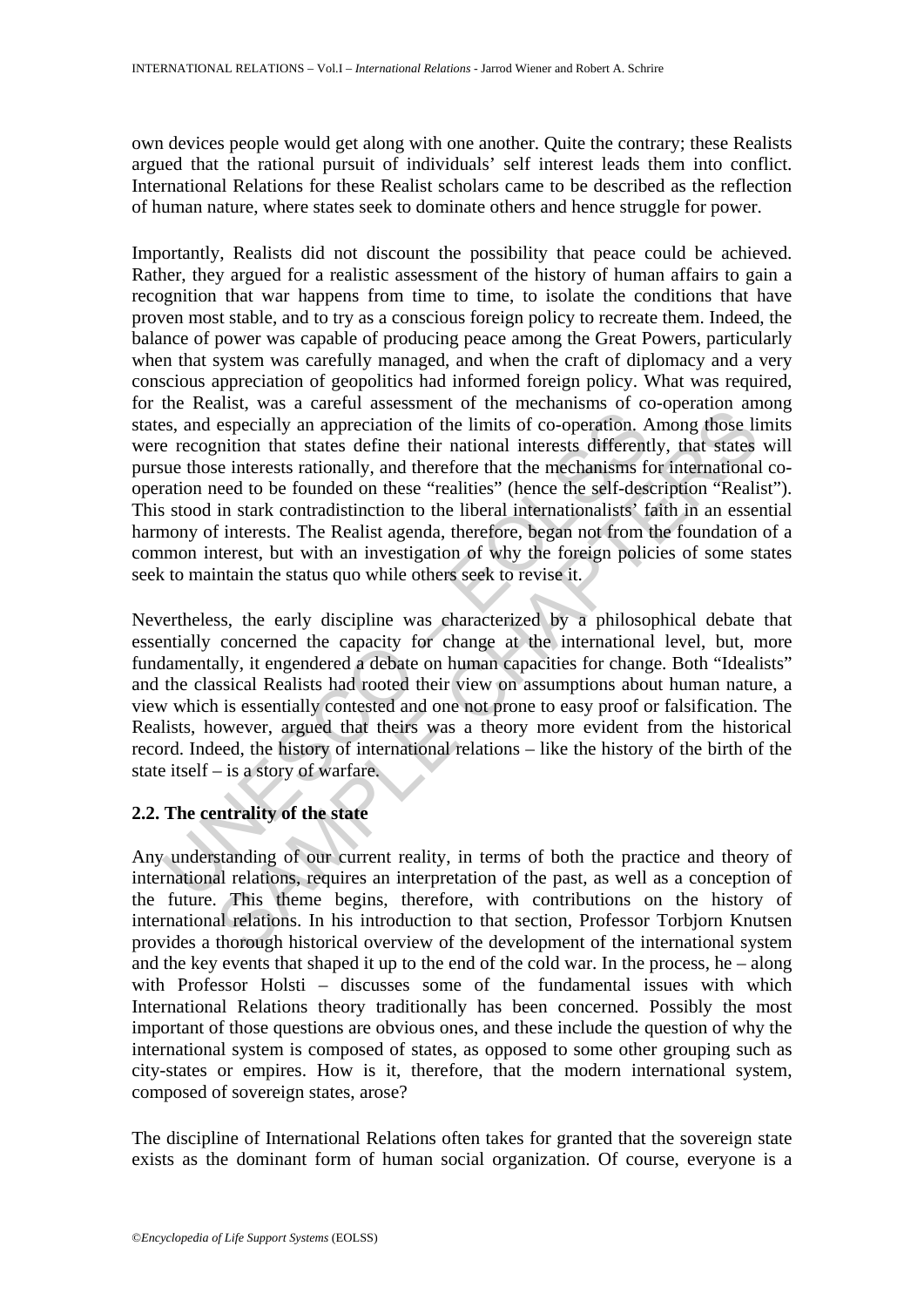member of a family, and of a community, and perhaps that community is in a town, village, or city. In a larger geographical context, everyone's community belongs to a particular region on a particular continent of the Earth, a central theme in Simon Dalby's contribution.

Some individuals may also belong to trans-national networks of like-minded people, such as trade or professional associations, trans-national non-governmental organizations, or "virtual communities" which through communications technology overcome the boundaries of distance. However, of those social groupings, only the state is recognized as being the dominant actor, because only the state can claim sovereignty, and the long historical processes that gave rise to the state and its defining ideas of sovereignty and territorial integrity are detailed by both Knutsen and Holsti.

at is evident from the discussion by Professor Knutsen is that the<br>me the dominant actor because it was more efficient at performin<br>required of it, under the circumstances prevailing at the time that<br>was to provide securit What is evident from the discussion by Professor Knutsen is that the state managed to become the dominant actor because it was more efficient at performing the function that was required of it, under the circumstances prevailing at the time that it arose. In a word, this was to provide security. Out of the ashes of the disintegrated Holy Roman Empire, organized religion, cities, and smaller associations, as well as individuals, made competing claims for the loyalty of people, in an atmosphere where territorial conquest and invading forces made security the overriding concern. In the fluid atmosphere where allegiances changed often, the state became the most efficient social formation for providing security, because its more efficient bureaucracy could raise the capital needed to pay for trained armies, and its centralization of communication created the avenues through which to unify people across great distances.

ident from the discussion by Professor Knutsen is that the state manage<br>dominant actor because it was more efficient at performing the function<br>of of it, under the circumstances prevailing at the time that it arose. In a w However, we should recall here Professor Holsti's important point that although we correctly date the beginning of a state-based system to the Peace of Westphalia (1648), that system was made up of a wide range of actors including empires, free cities, and private religious organizations. A key factor, contributing at certain times to conflict and at others to peace, was the belief that territory was a possession of the rulers and not the ruled. Territory was thus frequently annexed, exchanged, and even bought and sold. And although it is fashionable in contemporary discussions of "globalization" to focus on the difficulties of exercising sovereignty today, the states of 1648 were very weak: governments struggled to extract sufficient revenues, local insurrections were frequent, and in Holsti's apt summary, "states were chronically insecure, facing perpetual threats and challenges from both domestic and external sources." Ironically then, the post-cold war world may represent in some ways a return to Westphalia: a wide range of actors, some based upon territory and others not, significant differences in the distribution of power, and in general a system of inter-relationships largely outside the control of any particular participant. Of course, one significant difference is that in the seventeenth century weak actors functioned within a system of limited and irregular interactions. In the world of today, states may be in relative decline but the system itself is characterized by increasing interactions and general rules and norms of growing importance.

Another unique characteristic of most states, and indeed their defining characteristic, is the ability of the state to generate loyalties from its citizens. Indeed, as Michel Huysseune stresses in his chapter, the state and nation are historically linked in their developmental dynamics. As a normative principle the nation-state rules supreme: even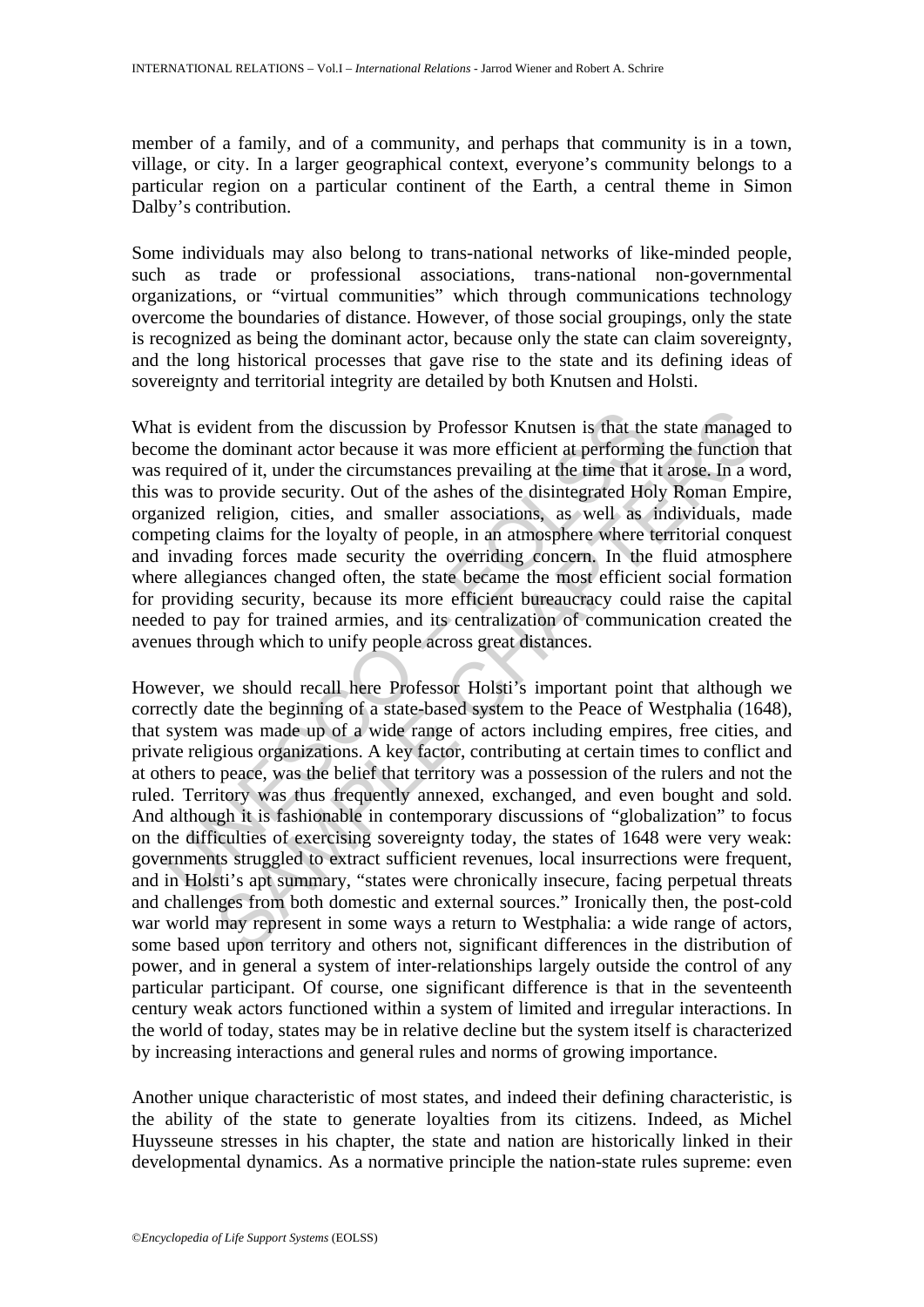where nation-states do not exist, as in many multi-ethnic states in Africa, Asia, and parts of eastern Europe, political movements there aspire to be part of a nation-state either by creating a nation out of disparate people or through secession from existing states. Despite the changes in the contemporary world – globalization, ecological challenges and other forces that erode effective sovereignty – the nation-state as the source of human identification and loyalty rules supreme. For those who struggle to become part of a nation-state such as Kurds, Palestinians, and many minorities throughout the world, the passion behind their struggles has been unaffected by restraints on the exercise of effective sovereignty. Indeed, the norm of sovereignty and of territorial integrity has become so embedded in perceptions of security that these groups seek "entry" into the club of states, a fundamental departure from the conflicts that plagued the early state.

mole conclusion and molecular and the contract in the contract in a ventual including to use to suit its purposes. The mastery of the state and the state to revolutionize its military to ach h. The mastery of communication Exament ussuggained are state over a streats. Its remarkane dentate and innovations to use to suit its purposes. The mastery of the compass and olong enabled the state to revolutionize its military to achieve a truly gleme A further element distinguished the state over its rivals: its remarkable ability to put technological innovations to use to suit its purposes. The mastery of the compass and of naval technology enabled the state to revolutionize its military to achieve a truly global reach. The mastery of communication technology enabled it to forge a common language and identity within the state and thus to lay the foundations for modern nationalism. A poignant question, addressed by Professor Richard Mansbach in a later contribution, is whether in the twenty-first century social forces other than the state – including individuals and civil society – have become more adept than the state at mastering technology. Indeed, it is an important question whether this democratization of technology has as its corollary the diminution of the central place of the state in human social affairs.



#### **Bibliography**

- - -

BROWN, C. 1992. *International Relations Theory: New Normative Approaches.* New York, Harvester & Wheatsheaf. [Perhaps the most comprehensive attempt to root International Relations in political philosophy, the book argues that the discipline took a "wrong turn" in its development and should be rerooted in its philosophical heritage.]

BULL, H. 1977. *The Anarchical Society.* London, Macmillan. [This seminal text is widely acknowledged as a key statement of the "English School" of International Relations. It develops the idea that the modern international system has developed a host of norms such that it may be called a "society" of states. The latter parts of the thesis were somewhat ahead of their time in anticipating "alternatives" to the states system, many of which are used by the current fashion of "globalization" theorists.]

CARR, E. H. 1939. *The Twenty Years' Crisis.* London, Macmillan. [Though Carr is widely acknowledged to be one of the founding "fathers" of modern Realism, the text is rich in nuance that goes beyond much current "Realist" theorizing, particularly through the idea that scarcity rather than the spiritual fallacies of human nature (*pace* Neibuhr) is the root of conflict. Perhaps "Marxist," perhaps not, it certainly inspired the discipline as well as providing a trenchant critique of "Utopianism."]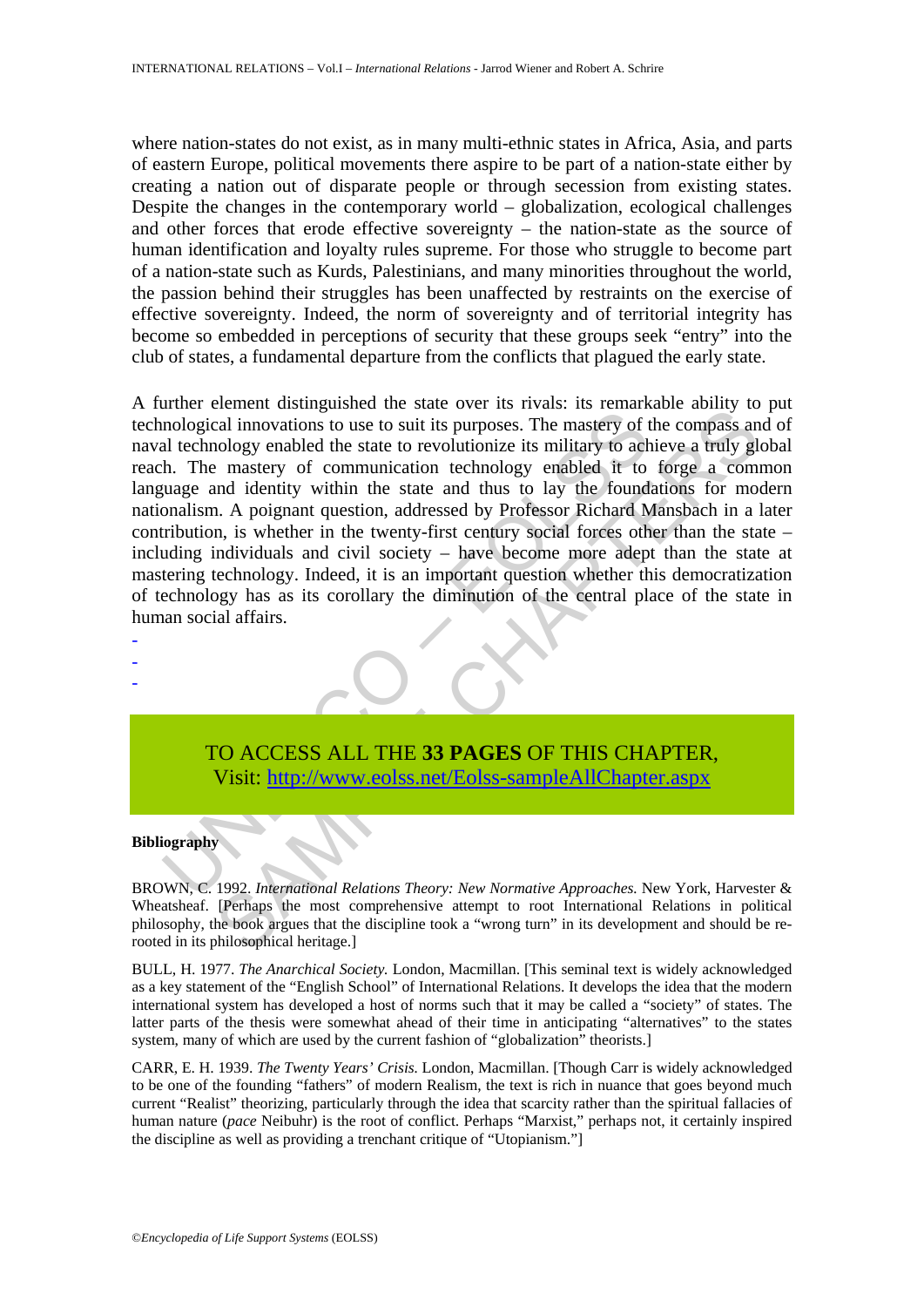DER DERIAN, J.; SHAPIRO, M. (eds.) 1989. *International/Inter-textual Relations: Postmodern Readings of World Politics.* Lexington, Lexington. [A very thorough collection of essays exploring the contribution of postmodernist thought in the discipline.]

FRANK, A. G. *Capitalism and Underdevelopment in Latin America.* New York, Monthly Review Press. [A classic work that interrogates the historical antecedents of underdevelopment and the imperialist legacy of "neo-colonialism."]

FUKUYAMA, F. 1992. *The End of History and the Last Man.* London, Hamish Hamilton. [A much debated text that follows from the famous article "The End of History?" It develops an interesting (Hegelian) thesis of History's end as humans are emancipated through liberal democracy from the "master–slave" relationships which in various forms have characterized the evolution of human societies.]

GIDDENS, A. 2000. *Runaway World: How Globalization is Reshaping Our Lives.* London, Profile Books. [An insightful treatment of globalization from a sociological perspective.]

GILPIN, R. 1981. *War and Change in World Politics.* Cambridge, Cambridge University Press. [This text, rich in historical analysis, theoretical insight, and methodological rigor, examines the succession of hegemonic wars that have punctuated the stability of the international system.

HERZ, J. 1957. The Rise and Decline of the Territorial State. *World Politics,* Vol. 9, pp. 473–93. [Published in the year of Sputnik, which heralded the development of intercontinental ballistic missiles, this article was insightful about the need for International Relations to take into account the fact that technological progress had erased "territory" as the traditional means for security.]

nch in Instorical analysis, theoretical insight, and methodological rigor, exammonic wars that have punctuated the stability of the international system.]<br>
Z, 1, 1957. The Rise and Decline of the Territorial State. World P istorical analysis, theoretical insight, and methodological rigor, examines the successis<br>istorical analysis, theoretical insight, and methodological rigor, examines the successis<br>137. The Rise and Decline of the Territori KEOHANE, R.; NYE, J. S. 1977. *Power and Interdependence*. New York, Little Brown. [Inspired by the growing instability in the international economy, and the rise of oil as a strategic commodity, this book sought not only to describe the growing importance of what were traditionally issues of "low politics," but also moved beyond that to establish a framework for examining the complex ways in which states relate to each other in a host of issue areas.]

MODELSKI, G. 1987a. *Long Cycles in World Politics*. London, Macmillan. [While often associated with the Realist school, this text shares some features of structural Realism, but is also sensitive to such things as the culture and predominant ideas of leadership states in shaping the character of the international system.]

MODELSKI, G. (ed.) 1987b. *Exploring Long Cycles.* London, Macmillan. [A collection of essays which contributes to the agenda established by Professor Modelski.]

MORGENTHAU, H. 1946. *Scientific Man Vs. Power Politics*. Chicago, University of Chicago Press. [Though possibly less widely read than *Politics Among Nations*, it is perhaps better nuanced, and full of the philosophical insight that established Realism as a potent force following the Second World War.]

MORGENTHAU, H. 1947. *Politics Among Nations: The Struggle for Power and Peace*. New York, Knopf. [Perhaps the most widely cited Realist work, it is a convenient "textbook" of Realist thinking.]

OHMAE, K. 1999. *The Borderless World: Power and Strategy in the Interlinked Economy*. London, Penguin. [Written by a business consultant, this book provides the business perspective on the global economy.]

RUGGIE, J. G. 1983. International Regimes, Transactions and Change: Embedded Liberalism in the Postwar International Economic Order. In: S. Krasner (ed.), *International Regimes*. Ithaca, Cornell University Press. [Drawing insightfully on Karl Polanyi, Ruggie argues that the so-called post-war "liberal" international economy was not at all liberal in the classical sense. Rather, it was designed to promote a balance between domestic stability and international openness.]

SINGER, J. D. with GELLNER, D. 2000. *Nations at War: A Scientific Study of International Conflict, 1816–1992*. Cambridge, Cambridge University Press. [One of the latest works to emerge from the massive Correlates of War project.]

WAEVER, O. 1992. International Society: Theoretical Promises Unfulfilled? *Cooperation and Conflict* . Vol. 27, No. 1, pp. 97–128. [A statement about the lack of progress in the discipline, and the need to look beyond the debate between neo-realists and neoliberals].